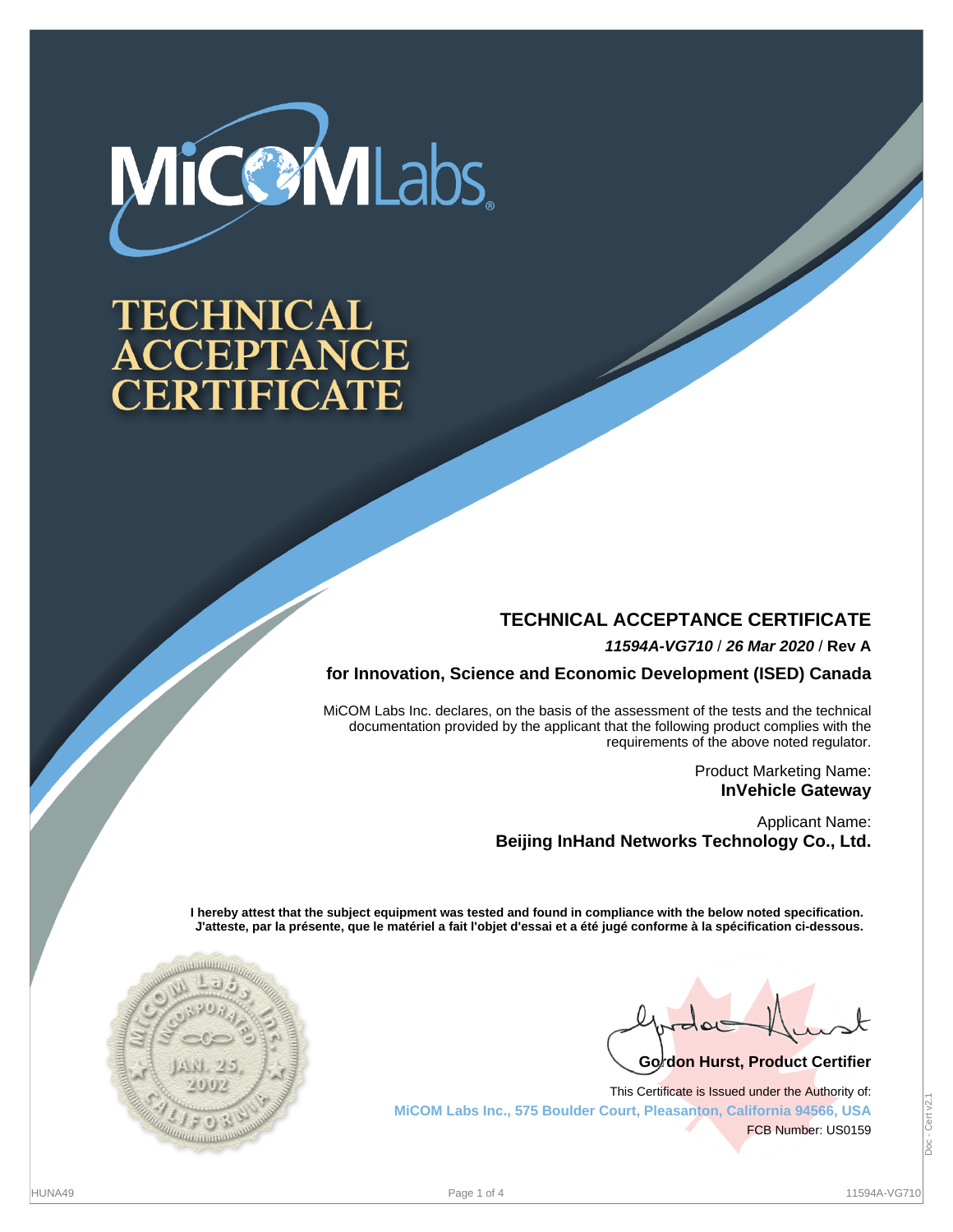

**TECHNICAL ACCEPTANCE CERTIFICATE**

**11594A-VG710** / **26 Mar 2020** / **Rev A**

#### **for Innovation, Science and Economic Development (ISED)**

Product Marketing Name:

#### **InVehicle Gateway**

#### Unique Product Number: **VG710**

| <b>Applicant:</b> | Beijing InHand Networks Technology Co., Ltd., Room 501, floor 5, building 3, yard 18, ziyue road, chaoyang<br>district, Beijing, China; CN Number: 11594A |
|-------------------|-----------------------------------------------------------------------------------------------------------------------------------------------------------|
|                   |                                                                                                                                                           |

**ISED Representative: TechTrex Inc.**, 3610 Nashua Dr Suite 5, ON L4V 1L2, Mississauga, Canada; **CN Number: 5557A**

**Test Lab: Hunan Ecloud Testing Technology Co., Ltd.**, Building A1, Changsha E Center, No. 18 Xiangtai Avenue,Liuyang Economic and Technological Development Zone, Liuyang, Hunan, China; **CN Number: 24347**

**Wireless Test Site Open Area Test Site SAR Test Site Terminal Test Site** 24347 -- -- --

| <b>Technical Details</b> |                |                    |                        |           |                 |                          |         |             |
|--------------------------|----------------|--------------------|------------------------|-----------|-----------------|--------------------------|---------|-------------|
|                          |                | <b>Technology</b>  | <b>Frequency Range</b> |           | <b>Emission</b> | Power                    |         |             |
| Specification            | Issue          |                    | <b>From</b>            | To        | Designator      | Min.                     | Max.    | <b>Type</b> |
| <b>RSS-247</b>           | $\overline{2}$ | 802.11b            | 2412MHz                | 2462MHz   | 13M1G1D--       | ۰.                       | 0.0482W | Conducted   |
| <b>RSS-247</b>           | 2              | 802.11g            | 2412MHz                | 2462MHz   | 16M7D1D--       | $\overline{\phantom{a}}$ | 0.152W  | Conducted   |
| <b>RSS-247</b>           | $\overline{2}$ | 802.11nHT20        | 2412MHz                | 2462MHz   | 17M8D1D--       | $\overline{\phantom{a}}$ | 0.316W  | Conducted   |
| <b>RSS-247</b>           | $\overline{2}$ | 802.11nHT40        | 2422MHz                | 2452MHz   | 35M9D1D--       | -−                       | 0.209W  | Conducted   |
| <b>RSS-247</b>           | 2              | 802.11a            | 5180MHz                | 5240MHz   | 16M6D1D--       | -−                       | 0.0247W | Conducted   |
| <b>RSS-247</b>           | 2              | 802.11nHT20        | 5180MHz                | 5240MHz   | 17M7D1D--       | ۰.                       | 0.0490W | Conducted   |
| <b>RSS-247</b>           | 2              | 802.11nHT40        | 5190MHz                | 5230MHz   | 35M9D1D--       | -−                       | 0.0513W | Conducted   |
| <b>RSS-247</b>           | $\overline{2}$ | 802.11acVHT20      | 5180MHz                | 5240MHz   | 17M7D1D--       | -−                       | 0.0479W | Conducted   |
| <b>RSS-247</b>           | $\overline{2}$ | 802.11acVHT40      | 5190MHz                | 5230MHz   | 35M9D1D--       | -−                       | 0.0525W | Conducted   |
| <b>RSS-247</b>           | $\overline{2}$ | 802.11acVHT80      | 5210MHz                | 5210MHz   | 75M9D1D--       | --                       | 0.0501W | Conducted   |
| <b>RSS-247</b>           | $\overline{2}$ | 802.11a            | 5745MHz                | 5825MHz   | 16M6D1D--       | -−                       | 0.0486W | Conducted   |
| <b>RSS-247</b>           | $\overline{2}$ | 802.11nHT20        | 5745MHz                | 5825MHz   | 17M8D1D--       | --                       | 0.0724W | Conducted   |
| <b>RSS-247</b>           | $\overline{2}$ | 802.11nHT40        | 5755MHz                | 5795MHz   | 36M0D1D--       | -−                       | 0.0891W | Conducted   |
| <b>RSS-247</b>           | $\overline{2}$ | 802.11acVHT20      | 5745MHz                | 5825MHz   | 17M8D1D--       | $\overline{\phantom{a}}$ | 0.0832W | Conducted   |
| <b>RSS-247</b>           | 2              | 802.11acVHT40      | 5755MHz                | 5795MHz   | 35M9D1D--       | --                       | 0.0912W | Conducted   |
| <b>RSS-247</b>           | $\overline{2}$ | 802.11acVHT80      | 5775MHz                | 5775MHz   | 75M9D1D--       | $\overline{\phantom{a}}$ | 0.0832W | Conducted   |
| <b>RSS-132</b>           | 3              | GPRS Band850       | 824.2MHz               | 848.8MHz  | 245KGXW--       | -−                       | 2.438W  | ERP         |
| <b>RSS-133</b>           | 6              | GPRS Band1900      | 1850.2MHz              | 1909.8MHz | 243KGXW--       | -−                       | 1.849W  | <b>EIRP</b> |
| <b>RSS-132</b>           | 3              | EGPRS Band850      | 824.2MHz               | 848.8MHz  | 237KG7W--       | -−                       | 0.573W  | ERP         |
| <b>RSS-133</b>           | 6              | EGPRS Band1900     | 1850.2MHz              | 1909.8MHz | 233KG7W--       | --                       | 0.684W  | <b>EIRP</b> |
| <b>RSS-132</b>           | 3              | <b>UTRA Band V</b> | 826.4MHz               | 846.6MHz  | 4M13F9W--       | ۰.                       | 0.316W  | ERP         |

Certification of equipment means only that the equipment has met the requirements of the abovenoted specification. Licence applications, where applicable to use certified equipment, are acted on accordingly by the ISED issuing office and will depend on the existing radio environment, service and location of operation. This certificate is issued on condition that the holder complies and will continue to comply with the requirements and procedures issued by ISED. The equipment for which this certificate is issued shall not be manufactured, imported, distributed, leased, offered for sale or sold unless the equipment complies with the applicable technical specifications and procedures issued by ISED.

La certification du matériel signifie seulement que le matériel a satisfait aux exigences de la norme indiquée ci-dessus. Les demandes de licences nécessaires pour l'utilisation du matériel certifié sont traitées en conséquence par le bureau de délivrance d'ISDE et dépendent des conditions radio ambiantes, du service et de l'emplacement d'exploitation. Le présent certificat est délivré à la condition que le titulaire satisfasse et continue de satisfaire aux exigences et aux procédures d'ISDE. Le matériel à l'égard duquel le présent certificat est délivré ne doit pas être fabriqué, importé, distribué, loué, mis en vente ou vendu à moins d'être conforme aux procédures et aux spécifications techniques applicables publiées par ISDE.

Tel: +1 (925) 462-0304, Fax: +1 (925) 462-0306, Web: www.micomlabs.com

Doc - Cert v2.1

Cert **Doc**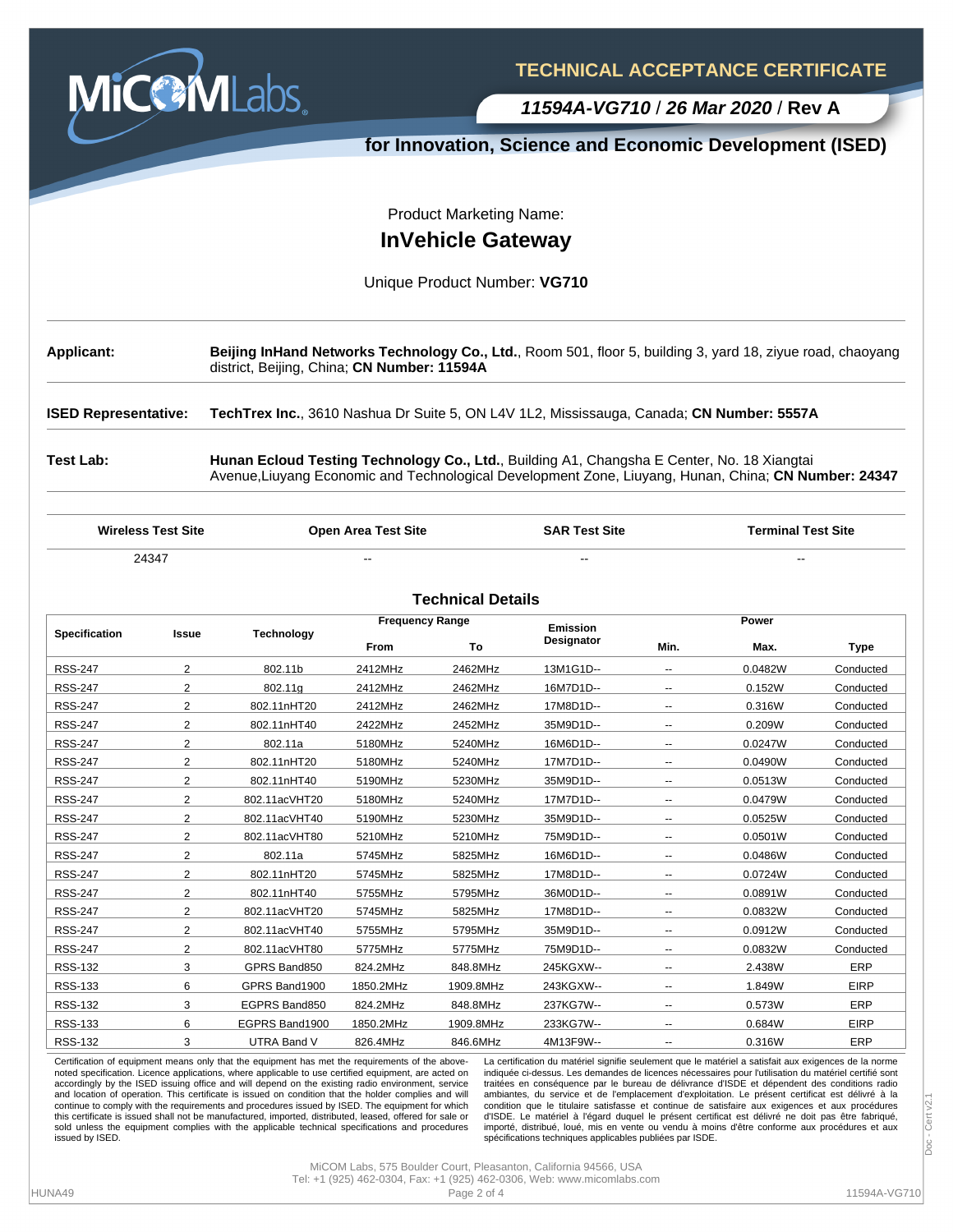

**11594A-VG710** / **26 Mar 2020** / **Rev A**

## **for Innovation, Science and Economic Development (ISED)**

#### **Technical Details - Continued**

| <b>Specification</b>          | <b>Issue</b>            | Technology          | <b>Frequency Range</b> |           | <b>Emission</b>          | Power                    |                  |             |
|-------------------------------|-------------------------|---------------------|------------------------|-----------|--------------------------|--------------------------|------------------|-------------|
|                               |                         |                     | <b>From</b>            | To        | Designator               | Min.                     | Max.             | Type        |
| <b>RSS-133</b>                | 6                       | UTRA Band II        | 1852.4MHz              | 1907.6MHz | 4M17F9W--                | $\overline{\phantom{a}}$ | 0.419W           | <b>EIRP</b> |
| <b>RSS-139</b>                | 3                       | <b>UTRA Band IV</b> | 1712.4MHz              | 1752.6MHz | 4M13F9W--                | $\overline{\phantom{a}}$ | 0.461W           | <b>EIRP</b> |
| <b>RSS-133</b>                | 6                       | E-UTRA Band II      | 1850.7MHz              | 1909.3MHz | 18M0G7D--                | $\overline{\phantom{a}}$ | 0.395W           | <b>EIRP</b> |
| <b>RSS-133</b>                | 6                       | E-UTRA Band II      | 1850.7MHz              | 1909.3MHz | 18M1W7D--                | $\overline{\phantom{a}}$ | 0.318W           | <b>EIRP</b> |
| <b>RSS-139</b>                | 3                       | E-UTRA Band IV      | 1710.7MHz              | 1754.3MHz | 18M1G7D--                | $\overline{\phantom{a}}$ | 0.460W           | <b>EIRP</b> |
| <b>RSS-139</b>                | 3                       | E-UTRA Band IV      | 1710.7MHz              | 1754.3MHz | 18M0W7D--                | $\overline{\phantom{a}}$ | 0.358W           | <b>EIRP</b> |
| <b>RSS-132</b>                | 3                       | E-UTRA Band V       | 824.7MHz               | 848.3MHz  | 9M02G7D--                | $\overline{\phantom{a}}$ | 0.261W           | ERP         |
| <b>RSS-132</b>                | 3                       | E-UTRA Band V       | 824.7MHz               | 848.3MHz  | 9M02W7D--                | $\overline{\phantom{a}}$ | 0.215W           | ERP         |
| <b>RSS-130</b>                | 2                       | E-UTRA Band XII     | 699.7MHz               | 715.3MHz  | 9M06G7D--                | $\overline{\phantom{a}}$ | 0.217W           | ERP         |
| <b>RSS-130</b>                | $\overline{2}$          | E-UTRA Band XII     | 699.7MHz               | 715.3MHz  | 9M06W7D--                | $\overline{\phantom{a}}$ | 0.183W           | ERP         |
| <b>RSS-130</b>                | $\overline{2}$          | E-UTRA Band XIII    | 779.5MHz               | 784.5MHz  | 8M98G7D--                | $\overline{\phantom{a}}$ | 0.183W           | ERP         |
| <b>RSS-130</b>                | 2                       | E-UTRA Band XIII    | 779.5MHz               | 784.5MHz  | 8M98W7D--                | $- -$                    | 0.146W           | ERP         |
| <b>Cahiers des</b><br>charges | Numéro de la<br>version | Technologie         | Gamme de fréquence     |           | Désignatif<br>d'émission |                          | <b>Puissance</b> |             |